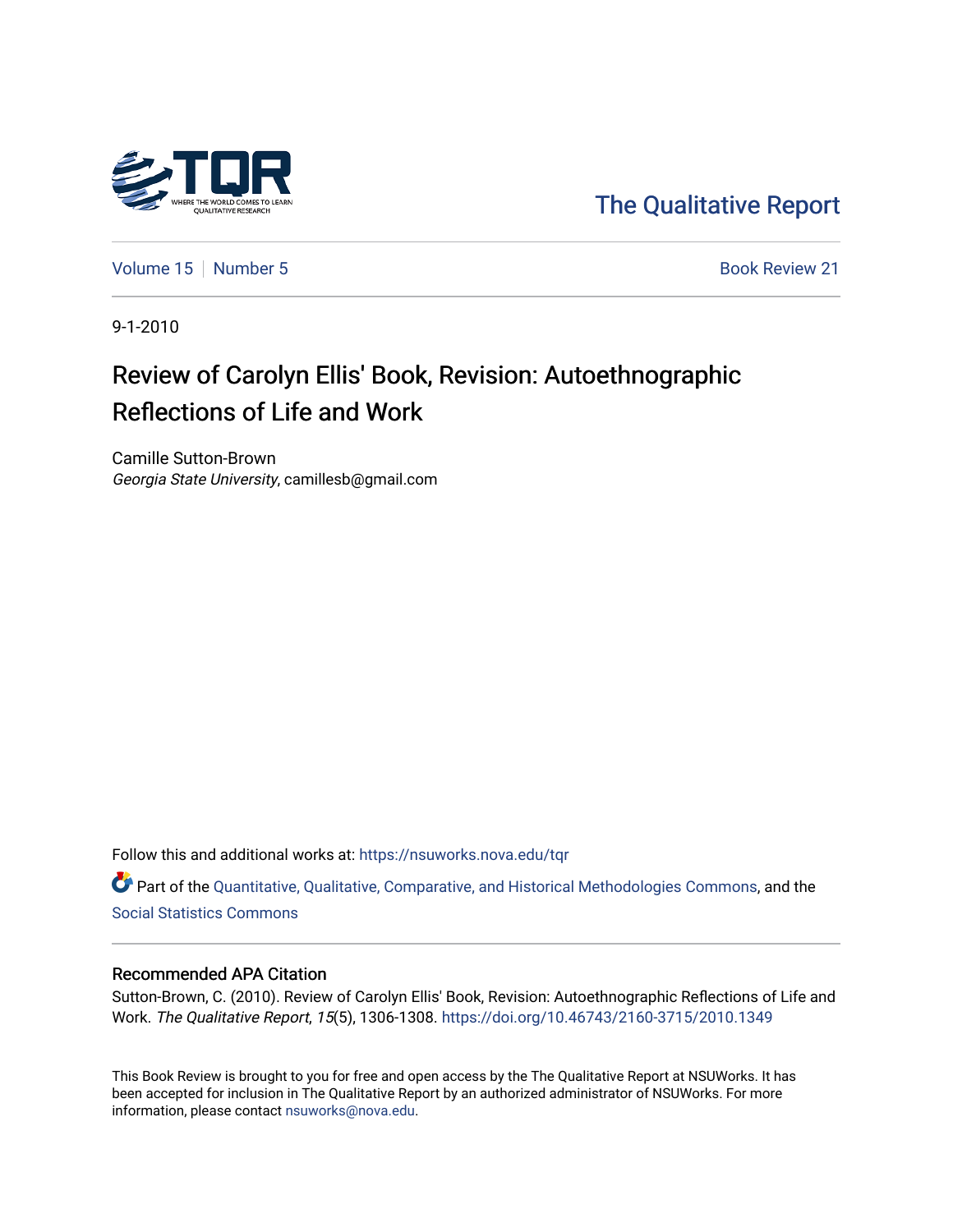

## Review of Carolyn Ellis' Book, Revision: Autoethnographic Reflections of Life and Work

### Abstract

In Revision: Autoethnographic Reflections of Life and Work (2008), Carolyn Ellis demonstrates a striking ability to tell stories while simultaneously interrogating their meanings. Ellis uses autoethnography and meta-autoethnography to write herself and others into stories which connect to issues that extend beyond the particular characters in the stories. This book demonstrates the value that autoethnography can offer to researcher, reader, academia, as well as to community practice. This review introduces the term experiential layering as a way to describe Ellis' revisioning of the stories that she presented in The Ethnographic I.

### Keywords

Autoethnography, Meta-autoethnography, Experiential Layering, Qualitative Research

### Creative Commons License



This work is licensed under a [Creative Commons Attribution-Noncommercial-Share Alike 4.0 License](https://creativecommons.org/licenses/by-nc-sa/4.0/).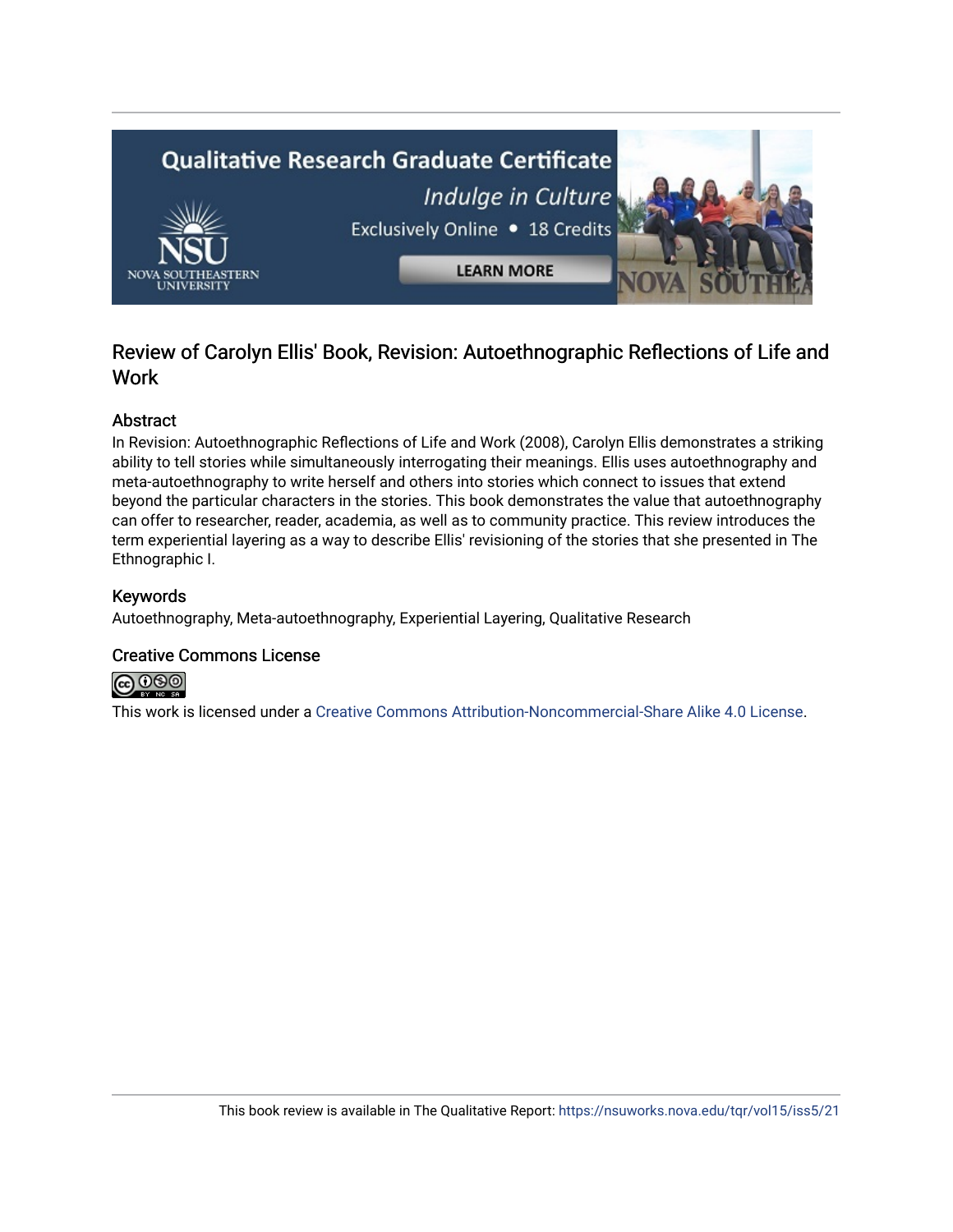## **Review of Carolyn Ellis' Book,**  *Revision: Autoethnographic Reflections of Life and Work*

### Camille Sutton-Brown Georgia State University, Atlanta, Georgia, USA

*In Revision: Autoethnographic Reflections of Life and Work (2008), Carolyn Ellis demonstrates a striking ability to tell stories while simultaneously interrogating their meanings. Ellis uses autoethnography and meta-autoethnography to write herself and others into stories which connect to issues that extend beyond the particular characters in the stories. This book demonstrates the value that autoethnography can offer to researcher, reader, academia, as well as to community practice. This review introduces the term experiential layering as a way to describe Ellis' revisioning of the stories that she presented in The Ethnographic I. Key Words: Autoethnography, Meta-autoethnography, Experiential Layering, and Qualitative Research* 

Carolyn Ellis' latest book *Revision: Autoethnographic Reflections on Life and Work* (2008) is a follow-up to her earlier book *The Ethnographic I* (2003) and, as she states, picks up where the former left off. Consistent with her numerous other writings, in *Revision*, Ellis strategically uses words in a manner that transforms a simple telling of stories into a complex interrogation of the meanings that are created from stories. She does this while enticing readers to actively engage with the text through a literary and emotional journey through her intimate reflections of stories.

 Perhaps the most interesting feature in this book is Ellis' description of what she terms *meta-autoethnographies*. Ellis describes this novel practice as "occasions in which I revisit my original representation, consider responses, and write an autoethnographic account about autoethnography" (p. 13). Against a backdrop of a conceptual "text in motion," Ellis further explains that meta-autoethnography provides

opportunities to alter the frame in which I wrote the original story, ask questions I didn't ask then, consider others' responses to the original story, and include vignettes of related experiences that have happened since I experienced and wrote the story and now affect the way I look back at the story. (p. 13)

 Having read *The Ethnographic I* (2003) I am acutely aware of the differences between the original stories and the revised stories. It is apparent that the person who wrote *Revision* (2008) is connected to, yet experientially different from, the person who wrote *The Ethnographic I*. This malleability of the ways in which we tell stories, the ways we perceive, and the ways we reflect, suggest that, though events may be situated in a specific time and place, our experiences and the ways in which we make meaning of particular events are fluid across time and space. In addition, stories are influenced by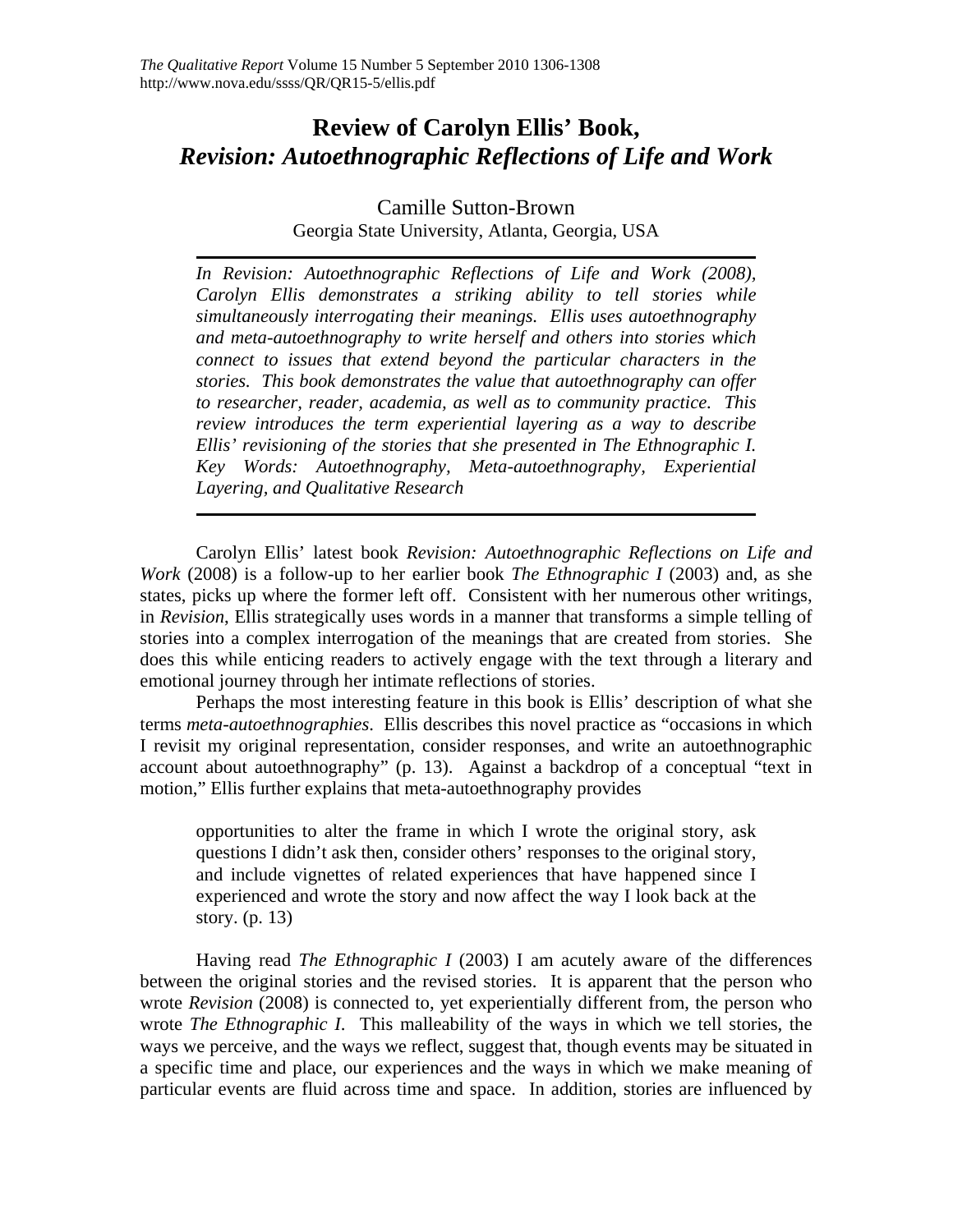what I term *experiential layering*. This term refers to the practice of new experiences being juxtaposed upon, beneath, beside, and within former experiences, which then influence the ways in which we remember and re-tell our stories. Thus, we continually re-create and re-imagine our former selves into our current selves. In *Revision*, Ellis invites readers to oscillate back and forth and within multiple variations of her current and former self.

*Revision: Autoethnographic Reflections of Life and Work* (2008) is presented in 5 parts. After the introduction, which provides an overview of the book, Ellis offers contextual background information about her childhood, race relations, and experiences with ethical considerations in social science research in Part 1, "Growing up in a rural community, getting an education, and finding my place in community ethnography." Part 2, "Becoming an autoethnographer" describes some of Ellis' struggles during her transition into becoming an autoethnographer. Part 3, "Surviving and communicating family loss" is a deeply intimate reading of three types of loss: loss of sibling, aging of parent, and termination of pregnancy. Part 4, "Doing autoethnography as a social project," demonstrates how autoethnography can be applied in practice. This section of the book, particularly chapter 12, "Connecting autoethnographic performance with community practice," illustrates Tierney's (1994) assertion that "research is meant to be transformative; we do not merely analyze or study an object to gain greater understanding, but instead struggle to investigate how individuals and groups might be better able to change their situations" (as cited in Waghid, 2000, pp. 27-28). Ellis discusses ethical issues in research in Part 5, "Reconsidering writing practices, relational ethics, and rural communities." This is the last section of the book, yet it is not a conclusion. It merely reminds readers that *Revision*, both the book and the practice, has no finite ending, no abrupt termination, and no last word. Rather, revision is a continual process of re-membering, re-imagining, and re-telling.

*Revision: Autoethnographic Reflections on Life and Work* (2008) is primarily a why-to-do autoethnography book rather than a how-to-do autoethnography manual. It is a testament to the importance and value of autoethnography as a qualitative research method. Ellis examines and re-examines her "I" in ways that "aren't easily addressed by orthodox social science" (p. 16). This book is appropriate for beginner and veteran autoethnography researchers alike, as it showcases some of the finest autoethnographic works in print.

#### **References**

- Ellis, C. (2003). *The ethnographic I: A methodological novel about autoethnography*. Walnut Creek, CA: Alta Mira Press.
- Ellis, C. (2009). *Revision: Autoethnographic reflections of life and work.* Walnut Creek, CA: Left Coast Press, Inc.
- Waghid, Y. (2000). Qualitative research in education and the critical use of rationality. *South African Journal of Education, 20*(1), 25-29.